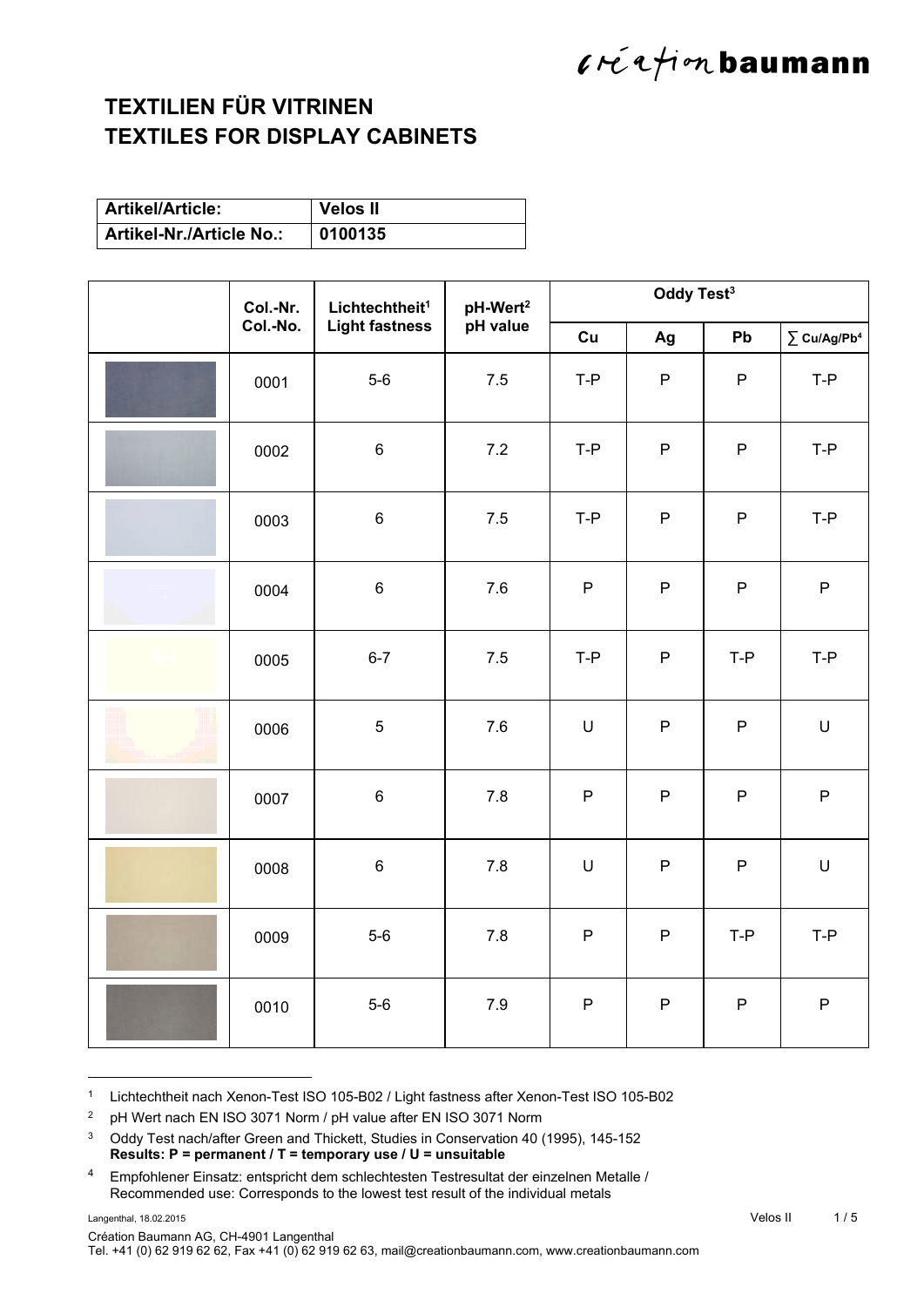# $l$ réafion baumann

### **TEXTILIEN FÜR VITRINEN TEXTILES FOR DISPLAY CABINETS**

| Col.-Nr. | Lichtechtheit <sup>1</sup><br><b>Light fastness</b> | pH-Wert <sup>2</sup><br>pH value | Oddy Test <sup>3</sup> |             |             |                                                                                                            |  |
|----------|-----------------------------------------------------|----------------------------------|------------------------|-------------|-------------|------------------------------------------------------------------------------------------------------------|--|
| Col.-No. |                                                     |                                  | Cu                     | Ag          | Pb          | $\sum$ Cu/Ag/Pb <sup>4</sup>                                                                               |  |
| 0011     | $5-6$                                               | $6.9\,$                          | $\mathsf P$            | $\mathsf P$ | $\mathsf T$ | $\sf T$                                                                                                    |  |
| 0012     | $\,6\,$                                             | 7.9                              | U                      | ${\sf P}$   | $\mathsf U$ | $\sf U$                                                                                                    |  |
| 0013     | $\,6\,$                                             | $7.5\,$                          | $\sf U$                | $\sf P$     | $\mathsf U$ | $\sf U$                                                                                                    |  |
| 0014     | $\,6\,$                                             | $7.0\,$                          | U                      | $\sf P$     | $\mathsf U$ | $\sf U$                                                                                                    |  |
| 0015     | $\,6\,$                                             | $7.4$                            | $T-P$                  | $\sf P$     | $\cup$      | $\mathsf{U}% _{T}=\mathsf{U}_{T}\!\left( a,b\right) ,\ \mathsf{U}_{T}=\mathsf{U}_{T}\!\left( a,b\right) ,$ |  |
| 0016     | $5-6$                                               | 6.6                              | $T-P$                  | ${\sf P}$   | P           | T-P                                                                                                        |  |
| 0017     | $\,6\,$                                             | 7.4                              | ${\sf P}$              | ${\sf P}$   | ${\sf P}$   | ${\sf P}$                                                                                                  |  |
| 0018     | $\,6\,$                                             | 6.8                              | $\sf T$                | ${\sf P}$   | P           | $\mathsf T$                                                                                                |  |
| 0019     | $5-6$                                               | $7.8$                            | ${\sf P}$              | ${\sf P}$   | ${\sf P}$   | ${\sf P}$                                                                                                  |  |
| 0020     | $5-6$                                               | $7.5\,$                          | $\sf U$                | $\sf P$     | $\sf U$     | $\sf U$                                                                                                    |  |
| 0021     | $\,6\,$                                             | $7.6\,$                          | $\sf T$                | ${\sf P}$   | $\top$      | $\sf T$                                                                                                    |  |
| 0022     | $6 - 7$                                             | $7.8\,$                          | $\mathsf U$            | $\sf P$     | $\mathsf P$ | $\mathsf{U}% _{T}=\mathsf{U}_{T}\!\left( a,b\right) ,\ \mathsf{U}_{T}=\mathsf{U}_{T}\!\left( a,b\right) ,$ |  |
| 0023     | $\,6$                                               | $7.2\,$                          | T-P                    | ${\sf P}$   | ${\sf P}$   | $T-P$                                                                                                      |  |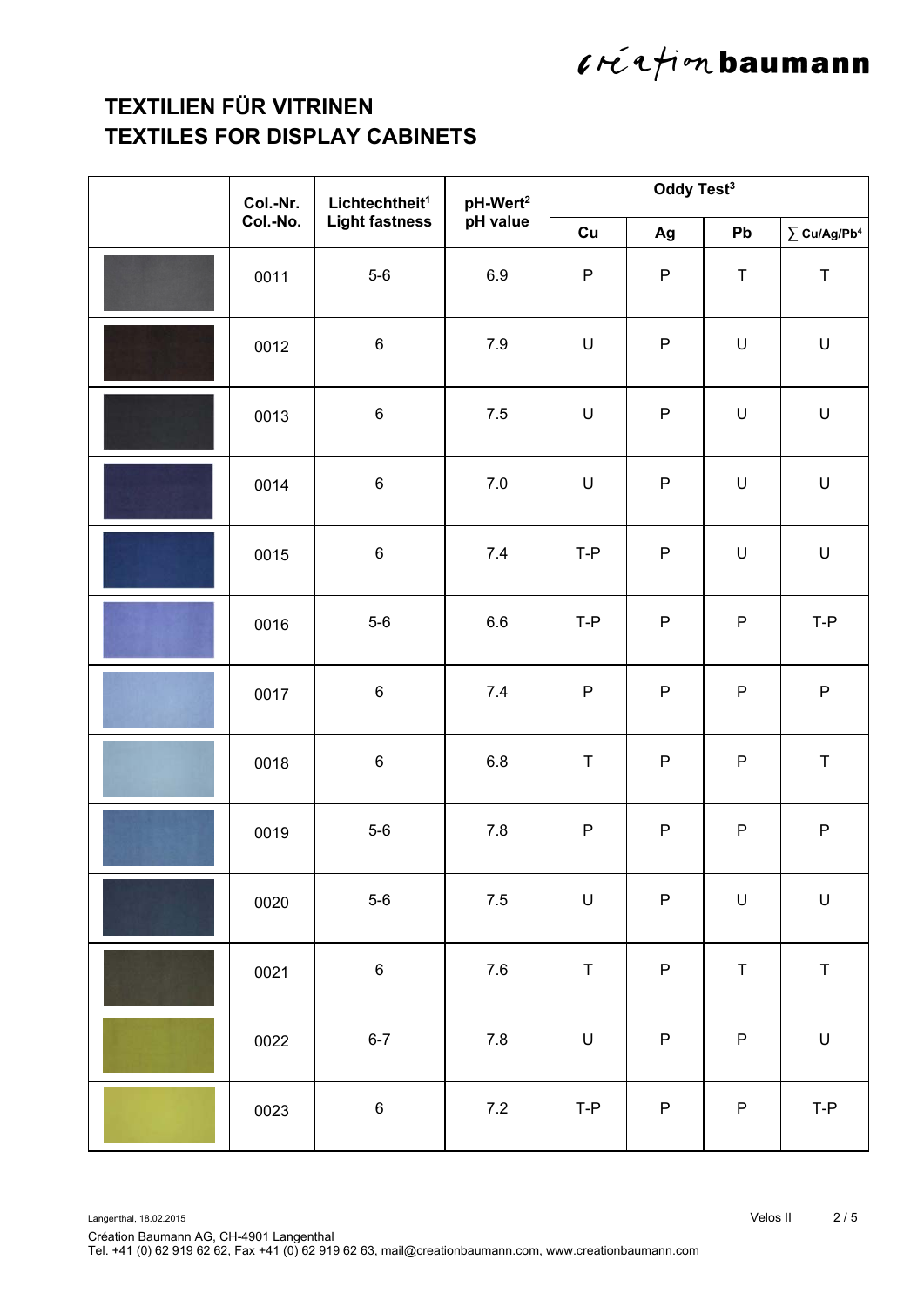# $l$ réafion baumann

### **TEXTILIEN FÜR VITRINEN TEXTILES FOR DISPLAY CABINETS**

| Col.-Nr. | Lichtechtheit <sup>1</sup><br><b>Light fastness</b> | pH-Wert <sup>2</sup><br>pH value | Oddy Test <sup>3</sup> |           |             |                                                                                                            |  |
|----------|-----------------------------------------------------|----------------------------------|------------------------|-----------|-------------|------------------------------------------------------------------------------------------------------------|--|
| Col.-No. |                                                     |                                  | Cu                     | Ag        | Pb          | $\sum$ Cu/Ag/Pb <sup>4</sup>                                                                               |  |
| 0024     | $6 - 7$                                             | 8.1                              | $\mathsf P$            | ${\sf P}$ | P           | $\sf P$                                                                                                    |  |
| 0025     | $6 - 7$                                             | 8.0                              | $\mathsf P$            | ${\sf P}$ | $\top$      | $\sf T$                                                                                                    |  |
| 0026     | $\,6\,$                                             | $7.9$                            | $T-P$                  | ${\sf P}$ | ${\sf P}$   | $T-P$                                                                                                      |  |
| 0027     | $\,6\,$                                             | 7.7                              | T-P                    | ${\sf P}$ | P           | $T-P$                                                                                                      |  |
| 0028     | $6 - 7$                                             | 8.4                              | $\sf P$                | ${\sf P}$ | ${\sf P}$   | $\sf P$                                                                                                    |  |
| 0029     | $6 - 7$                                             | 8.8                              | $\mathsf T$            | ${\sf P}$ | $\mathsf U$ | $\mathsf{U}% _{T}=\mathsf{U}_{T}\!\left( a,b\right) ,\ \mathsf{U}_{T}=\mathsf{U}_{T}\!\left( a,b\right) ,$ |  |
| 0030     | $6 - 7$                                             | 9.0                              | $\sf T$                | ${\sf P}$ | U           | $\sf U$                                                                                                    |  |
| 0041     | $5-6$                                               | 7.1                              | $\sf T$                | ${\sf P}$ | $\top$      | $\sf T$                                                                                                    |  |
| 0042     | $5-6$                                               | 7.1                              | $\sf T$                | ${\sf P}$ | ${\sf P}$   | $\sf T$                                                                                                    |  |
| 0043     | $5-6$                                               | $6.4\,$                          | ${\sf P}$              | $\sf P$   | ${\sf P}$   | ${\sf P}$                                                                                                  |  |
| 0044     | $5-6$                                               | $7.3$                            | $\mathsf P$            | ${\sf P}$ | P           | ${\sf P}$                                                                                                  |  |
| 0045     | $5-6$                                               | $7.2\,$                          | ${\sf P}$              | ${\sf P}$ | ${\sf P}$   | ${\sf P}$                                                                                                  |  |
| 0046     | $5-6$                                               | $7.2\,$                          | $\mathsf{P}$           | $\sf P$   | ${\sf P}$   | ${\sf P}$                                                                                                  |  |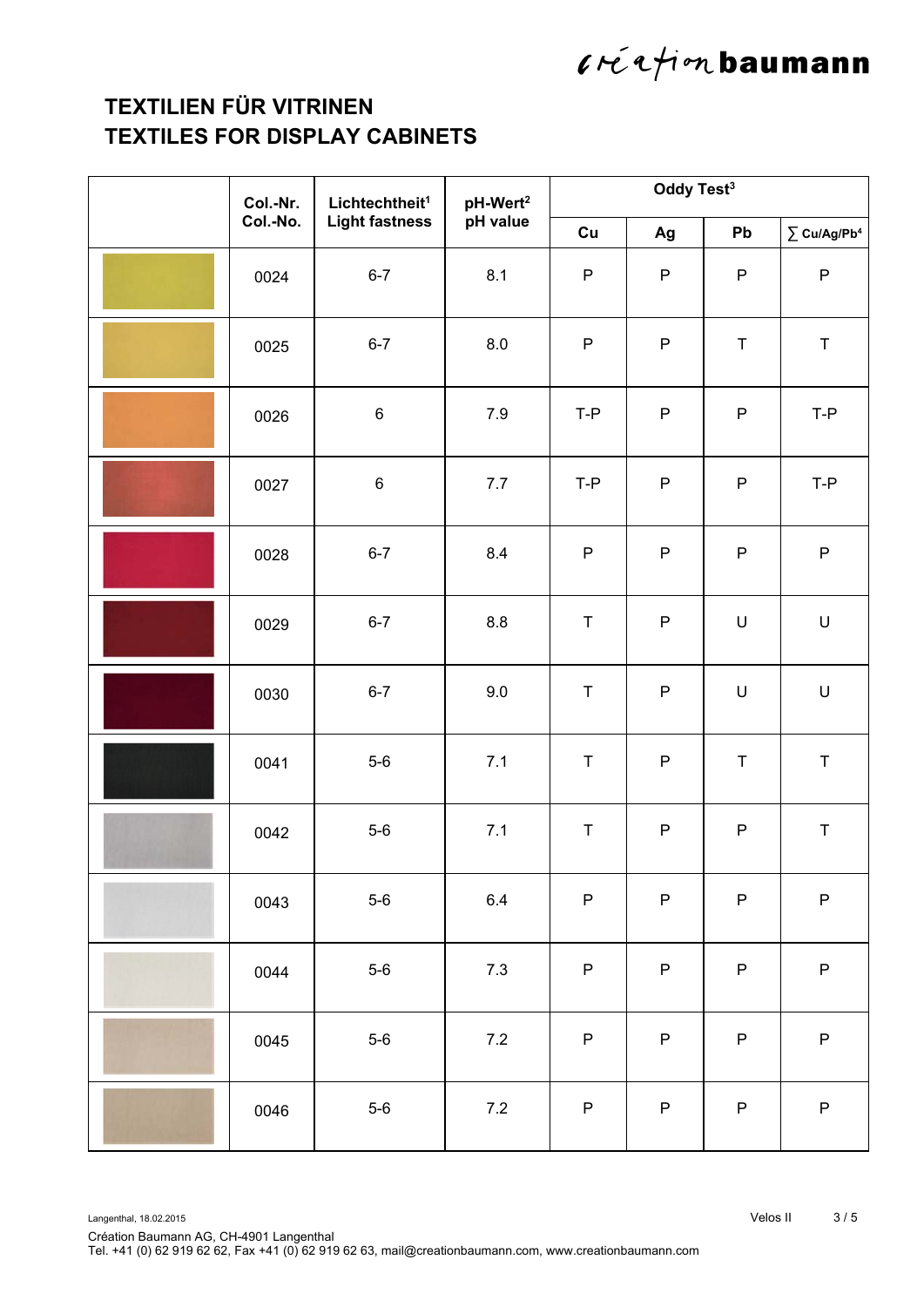# $l$ réafion baumann

### **TEXTILIEN FÜR VITRINEN TEXTILES FOR DISPLAY CABINETS**

| Col.-Nr. | Lichtechtheit <sup>1</sup><br><b>Light fastness</b> | pH-Wert <sup>2</sup><br>pH value | Oddy Test <sup>3</sup> |             |             |                                                                                                            |  |
|----------|-----------------------------------------------------|----------------------------------|------------------------|-------------|-------------|------------------------------------------------------------------------------------------------------------|--|
| Col.-No. |                                                     |                                  | Cu                     | Ag          | Pb          | $\sum$ Cu/Ag/Pb <sup>4</sup>                                                                               |  |
| 0047     | $5-6$                                               | 7.3                              | $\mathsf P$            | $\sf P$     | P           | ${\sf P}$                                                                                                  |  |
| 0048     | $5-6$                                               | 7.3                              | $\mathsf P$            | ${\sf P}$   | P           | ${\sf P}$                                                                                                  |  |
| 0049     | $5-6$                                               | 7.3                              | $\mathsf P$            | $\sf P$     | $\mathsf U$ | $\sf U$                                                                                                    |  |
| 0050     | $5-6$                                               | 7.4                              | $\top$                 | ${\sf P}$   | $\top$      | $\sf T$                                                                                                    |  |
| 0051     | $5-6$                                               | 6.6                              | $\sf P$                | $\mathsf P$ | $\cup$      | $\mathsf{U}% _{T}=\mathsf{U}_{T}\!\left( a,b\right) ,\ \mathsf{U}_{T}=\mathsf{U}_{T}\!\left( a,b\right) ,$ |  |
| 0052     | $5-6$                                               | 6.6                              | $\sf P$                | ${\sf P}$   | P           | $\sf P$                                                                                                    |  |
| 0053     | $5-6$                                               | $6.8\,$                          | ${\sf P}$              | ${\sf P}$   | ${\sf P}$   | ${\sf P}$                                                                                                  |  |
| 0054     | $5-6$                                               | 6.8                              | $\sf P$                | ${\sf P}$   | $\mathsf U$ | $\sf U$                                                                                                    |  |
| 0055     | $5-6$                                               | $6.8\,$                          | $\sf T$                | U           | $\mathsf U$ | $\sf U$                                                                                                    |  |
| 0056     | $5-6$                                               | $6.9\,$                          | $\mathsf T$            | $\sf T$     | $\sf U$     | $\mathsf{U}% _{T}=\mathsf{U}_{T}\!\left( a,b\right) ,\ \mathsf{U}_{T}=\mathsf{U}_{T}\!\left( a,b\right) ,$ |  |
| 0057     | $5-6$                                               | $6.9\,$                          | $\sf T$                | ${\sf P}$   | $\mathsf U$ | $\sf U$                                                                                                    |  |
| 0058     | $5-6$                                               | $6.9\,$                          | ${\sf P}$              | ${\sf P}$   | P           | ${\sf P}$                                                                                                  |  |
| 0059     | $5-6$                                               | $7.0\,$                          | ${\sf P}$              | ${\sf P}$   | ${\sf P}$   | ${\sf P}$                                                                                                  |  |